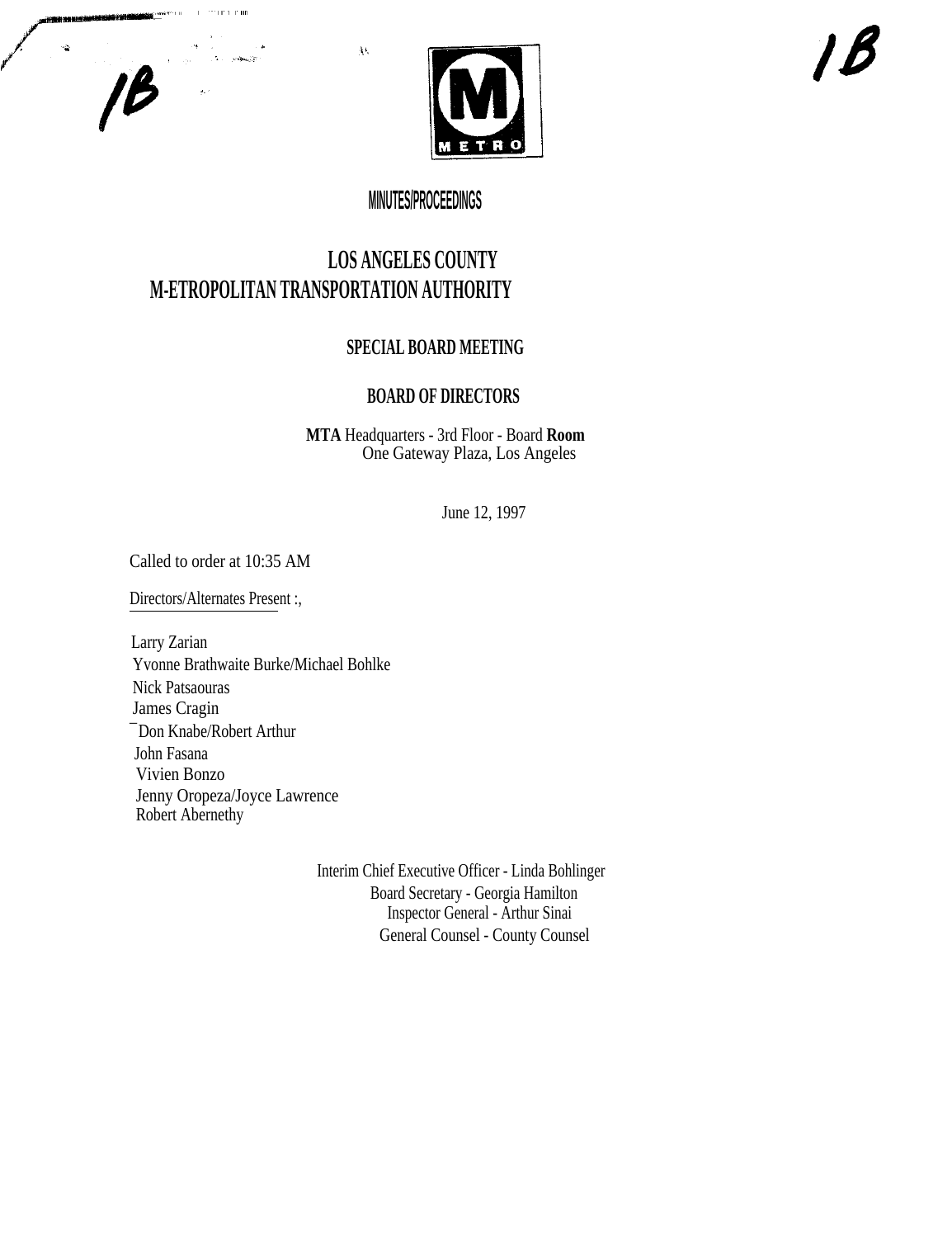#### i. Public Comment - NONE

Received staff report dated June 9, 1997 regarding the **Fiscal Year 1997-98 proposed Budget. B.** Long, Deputy Executive Officer, Budget, gave a presentation highlighting the major components of the proposed budget. The budget was set for further review at the June 18<sup>th</sup> Finance & Budget Committee. The following requests for additional information were made by members of the Board.

Director Abernethy asked for information on UCLA's forecast on sales tax revenues, planned versus actual for the past few years.

Director Patsaouras requested a list of the line items proposed to be reduced and the cost savings for the preventative maintenance program reductions.

Director Patsaouras requested a list from EMC showing the energy saving systems they developed and their cost savings.

Director Knabe asked staff to provide justification, along with cost savings, to bring the graffiti removal program in-house and eliminate use of the County Probation Department work relief personnel.

Director Knabe commented on the elimination of the second Deputy CEO position and asked staff to provide the cost to add it back in the budget.

Director Knabe asked the cost savings if a hiring freeze were in effect.

Director Fasana asked staff to review the policy on use of tokens for bus fare.

Director Bonzo requested a list from the Regional Transportation and Planning Development (RTPD) Department, of current planned projects, cost, the number of personnel and their function relative to the budgeted project. Lump sums are to be broken out per project.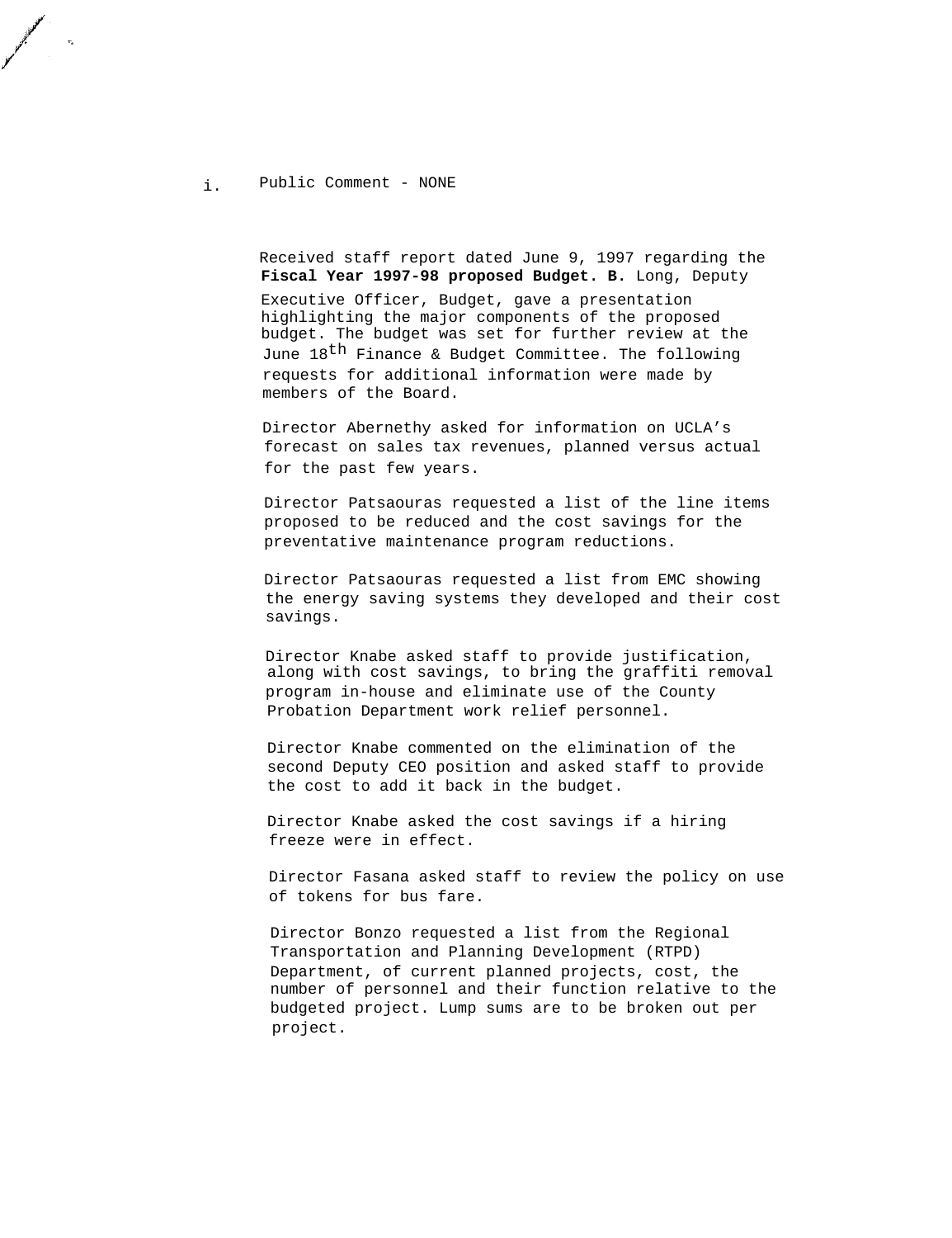Director Bonzo also requested more details on the "materials, supplies and utilities' section within RTPD. In addition, a list of positions that have been added or deleted between this year's and last year's. This should include the type of changes by person and title through the use of an organizational chart.

Directors Burke and Patsaouras requested information on the Pasadena Blue Line platform extensions with \$200,000 budgeted for a study. Staff was asked to report on how much had already been spent and the information to be provided along with a timetable from preliminary design to implementation and any other costs that will be impacted. Director Fasana asked what was needed to accommodate ridership, i.e. increasing platforms. He also asked about a fare increase on the Pasadena Blue Line. Director Burke asked how fares on the Blue Line were being checked and requested justification for the 27 full time fare checkers.

Director Patsaouras asked for a line item break down for the \$33.6 million for Del Norte Station.

Director Patsaouras asked about the \$8M budgeted for the Green Line traction/guideway testing and installation and the MOW Building. He asked why the MOW Building could not be postponed for a couple of years and continue with the present operation.

Director Patsaouras asked staff to consider issuing an RFP for advertising on rail platforms with a break down for the Blue and Green Lines so the revenue generated would be spent on improvements on that particular line.

Director Bonzo expressed her concerns with the cuts in Risk Management considering the millions that were recovered by them. Director Abernethy requested that a briefing be scheduled to answer his and Director Bonzo's concerns.

Director Oropeza asked for a break down of customer service position that have been reduced versus support and administrative. Also requested was a break down on the dollars spent on direct customer services vs. other areas.

Director Patsaouras requested that the Construction Committee receive a copy of the engineering design procedures, the design quality manual, and design review checklists.